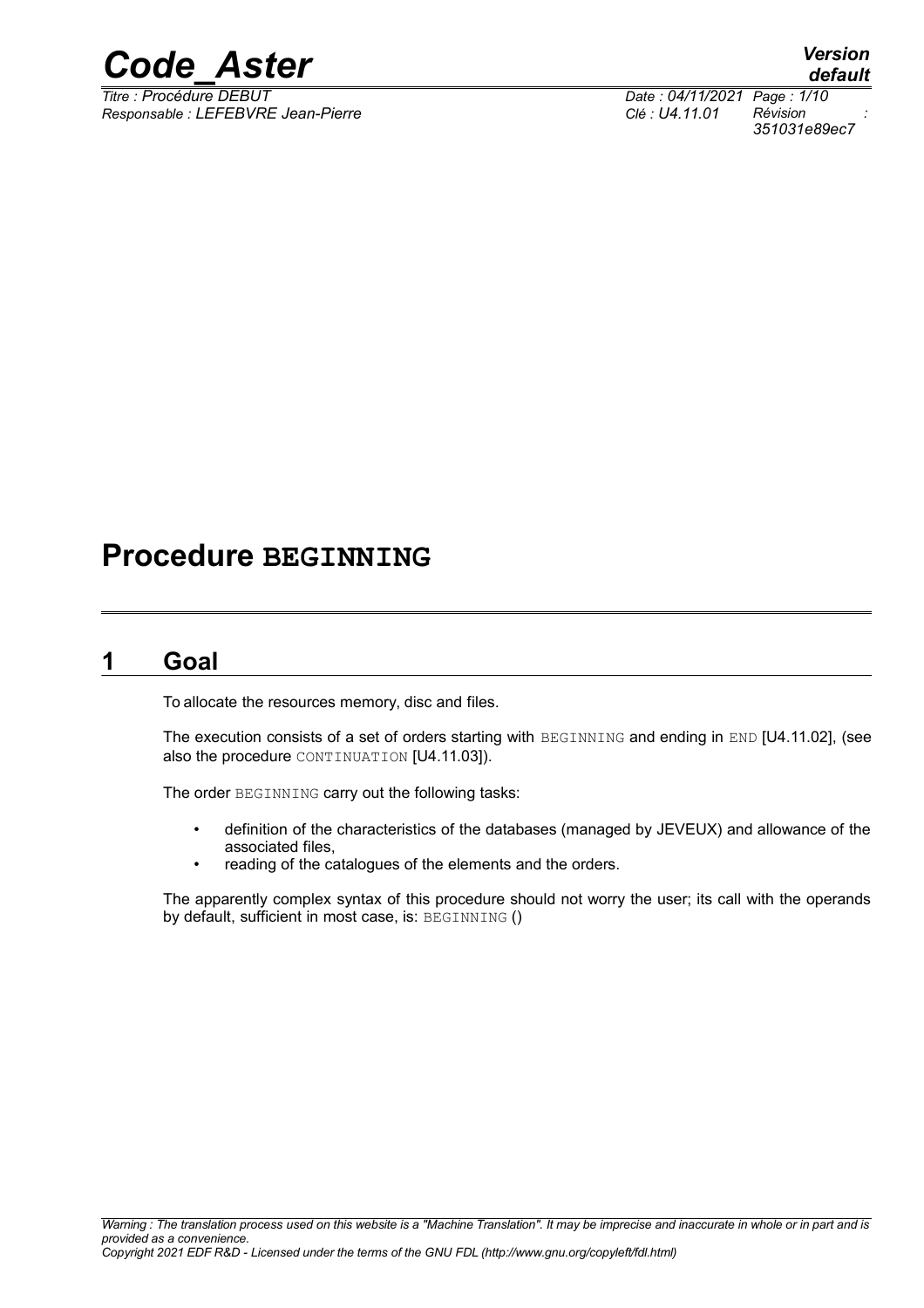## **Code Aster**

Titre : Procédure DEBUT Responsable : LEFEBVRE Jean-Pierre

## **Contents**

| ,我们也不能在这里的时候,我们也不能在这里的时候,我们也不能不能不能不能不能不能不能不能不能不能不能不能不能。""我们,我们也不能不能不能不能不能不能不能不能不 |  |
|----------------------------------------------------------------------------------|--|
|                                                                                  |  |
|                                                                                  |  |
|                                                                                  |  |
|                                                                                  |  |
|                                                                                  |  |
|                                                                                  |  |
|                                                                                  |  |
|                                                                                  |  |
|                                                                                  |  |
|                                                                                  |  |
|                                                                                  |  |
|                                                                                  |  |
|                                                                                  |  |
|                                                                                  |  |
|                                                                                  |  |
|                                                                                  |  |
|                                                                                  |  |
|                                                                                  |  |
|                                                                                  |  |
|                                                                                  |  |
|                                                                                  |  |
|                                                                                  |  |
|                                                                                  |  |
|                                                                                  |  |
|                                                                                  |  |
|                                                                                  |  |
|                                                                                  |  |
|                                                                                  |  |
|                                                                                  |  |
|                                                                                  |  |
|                                                                                  |  |
|                                                                                  |  |

Date: 04/11/2021 Page: 2/10 Clé : U4.11.01 Révision 351031e89ec7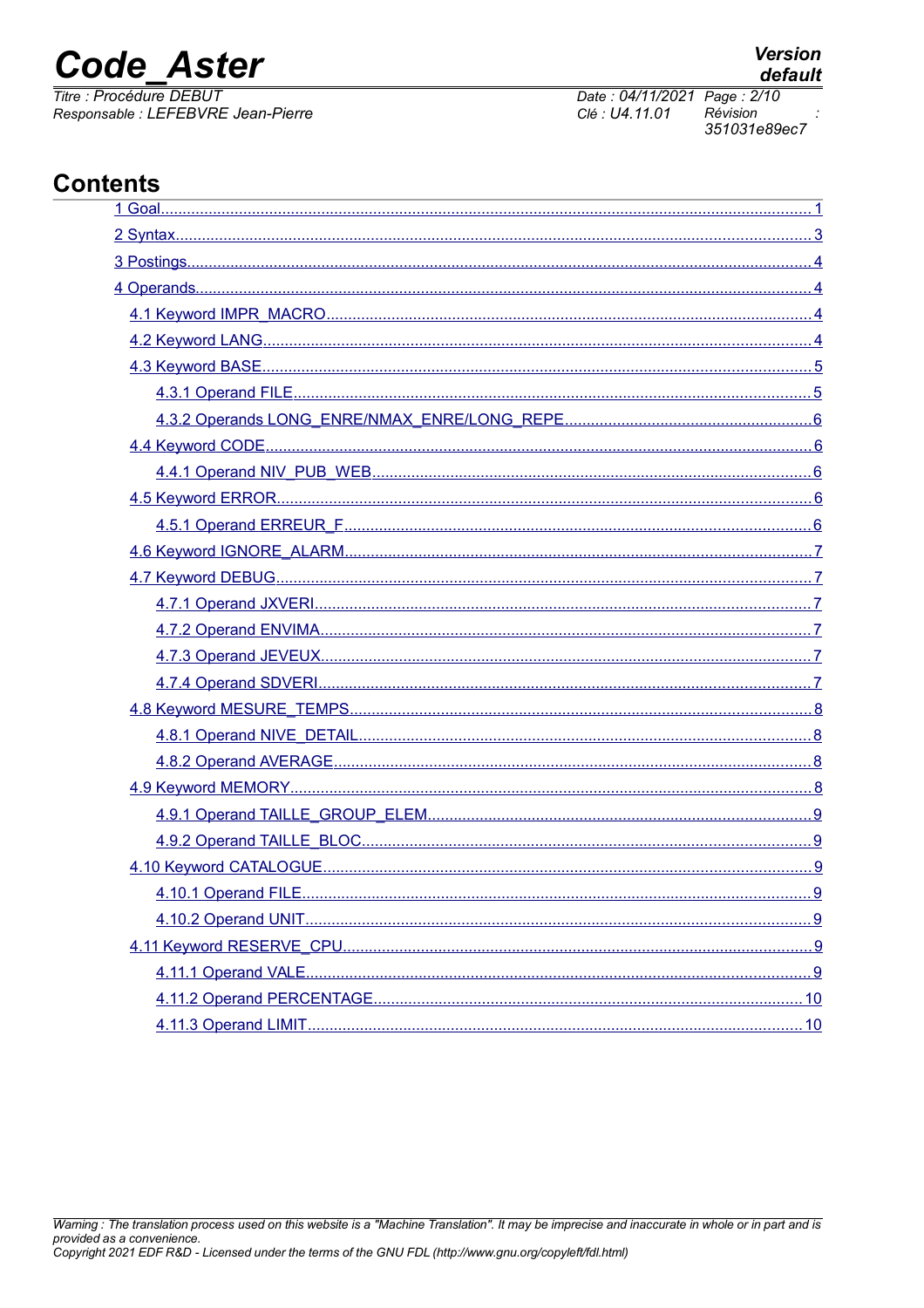*Responsable : LEFEBVRE Jean-Pierre Clé : U4.11.01 Révision :*

*Titre : Procédure DEBUT Date : 04/11/2021 Page : 3/10 351031e89ec7*

## **2 Syntax**

<span id="page-2-0"></span>BEGINNING  $\left( \begin{array}{cc} \Diamond & \text{IMPR MACRO} & = & / & 'NOT', \end{array} \right)$  $\sqrt{V_{\text{FSS}}/R}$  $\Diamond$  LANG = Lang, [TXM]  $\Diamond$  BASE = F (  $\Diamond$  FILE = / 'TOTAL', / 'VOLATILE', / | LONG ENRE = lenr, [I]  $NMAX$  ENRE = nenr, [I] | LONG REPE = lrep, [I] ),  $\Diamond$  CODE = F (  $\blacklozenge$  NIV PUB WEB = / 'Internet', / 'Intranet', ),  $\Diamond$  ERROR = F (ERREUR F= / 'ABORT', [DEFECT] / 'EXCEPTION', ),  $\Diamond$  IGNORE ALARM = l vale,  $[1 KN]$  $\Diamond$  DEBUG = F ( JXVERI = / 'YES', / 'NOT', ENVIMA =  $'TEST',$  [1\_KN]<br>JEVEUX = / 'YES',  $\Diamond$  JEVEUX = / / 'NOT',  $\Diamond$  SDVERI = / 'YES', ), ◊ MESURE\_TEMPS = \_F (  $\Diamond$  NIVE DETAIL =/ 0 [DEFECT] / 1 / 2 / 3<br>/ NOT' ◊ AVERAGE = / 'NOT' [DEFECT] / 'YES' ),  $\Diamond$  MEMORY = F (  $\Diamond$  TAILLE BLOC = / 800. [DEFECT] / tbloc, [R] ),  $\Diamond$  CATALOGUE = F (  $\blacklozenge$  FILE = nfic, [1 Kn]  $\Diamond$  UNIT = unit,  $[1]$ ),  $\Diamond$  RESERVE CPU = F ( / VALE = vale [R] / PERCENTAGE = pcent [R]  $\Diamond$  LIMIT = / bv, [R] / 900. [DEFECT] ),

**)**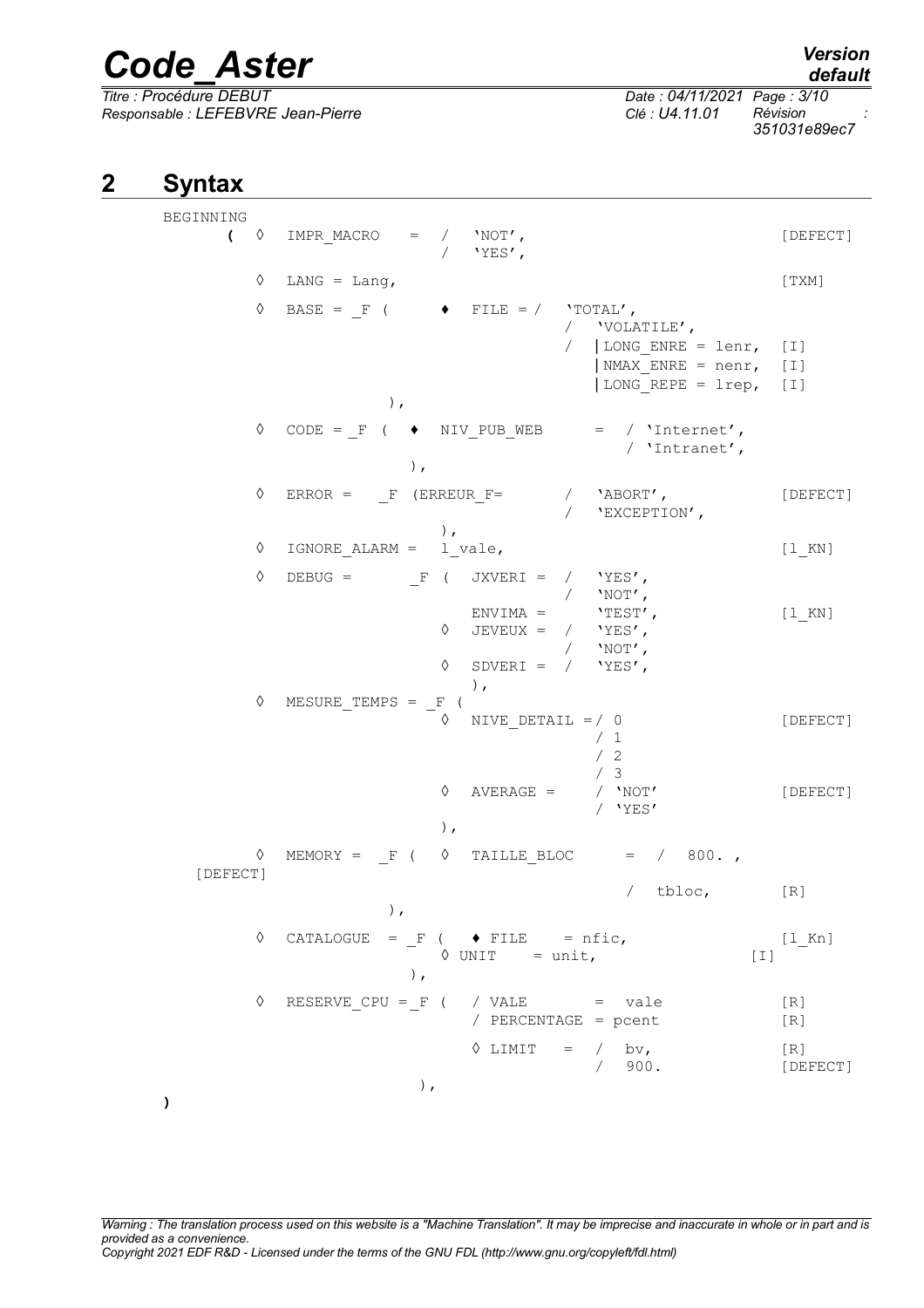*Responsable : LEFEBVRE Jean-Pierre Clé : U4.11.01 Révision :*

*Titre : Procédure DEBUT Date : 04/11/2021 Page : 4/10 351031e89ec7*

*default*

## **3 Postings**

<span id="page-3-3"></span>At the beginning of the execution, a heading is displayed. One finds there:

- the identification specifies version used: number of version, date of the last modifications,
- the date and the hour of the beginning of the execution,
- the name, architecture, the operating system of the machine,
- the language used for the posting of the messages,
- the type of parallelism available (MPI/OpenMP), the number of allocated processors,
- the version of the libraries used (when it is available) for hdf5, med, mumps, Scotch tape,
- then several information on the distribution of the memory.

For example: Memory limits for the execution: 256.00 Mo consumed by initialization: 148.68 Mo by the objects of the command set: 17.48 Mo remain for the dynamic allocation: 89.84 Mo Size limits files of exchange: 48.00 Go

What means:

- 256 Mo is the quantity of memory requested by the user, it is the total quantity which one should not exceed.
- 148.68 Mo is consumed simply by starting the execution (loading of achievable, the associated dynamic libraries, etc).
- 17.48 Mo is consumed by the reading of the command file, loading of the catalogue of elements.
- 89.84 Mo is the quantity of memory available (at this moment) for the objects of calculation (equalizes to 256-148.68-17.48). It is thus seen that calculation cannot begin if this value is too low.

During the execution, according to the dynamic allocations carried out, when this value varies of more than 10 % (upwards or downwards), a message of this type informs the user:

 The memory currently consumed except JEVEUX is of 214.08 Mo. The limit of dynamic allocation JEVEUX is fixed at 41.92 Mo.

At the end of the execution, an assessment indicates if same calculation can be started again with less memory:

 The memory requested from launching is over-estimated, it is of 256 Mo. The peak report used is of 216.02 Mo.

or so more memory is necessary (indeed according to the platforms, the maximum limit can be exceeded without the system stopping calculation):

 The memory requested from launching is underestimated, it is of 256 Mo. The peak report used is of 273.22 Mo.

## <span id="page-3-2"></span>**4 Operands**

### **4.1 Keyword IMPR\_MACRO**

<span id="page-3-1"></span>IMPR\_MACRO =

Authorize or not the postings produced by the macros in the file of message. The reading of the files of message can be painful when it contains the totality of the echoes of the subcommands generated by macro itself. By default, only the echo of the orders explicitly called by the user in his command set will appear.

### **4.2 Keyword LANG**

<span id="page-3-0"></span>It makes it possible to choose the language of posting of the messages transmitted by the code.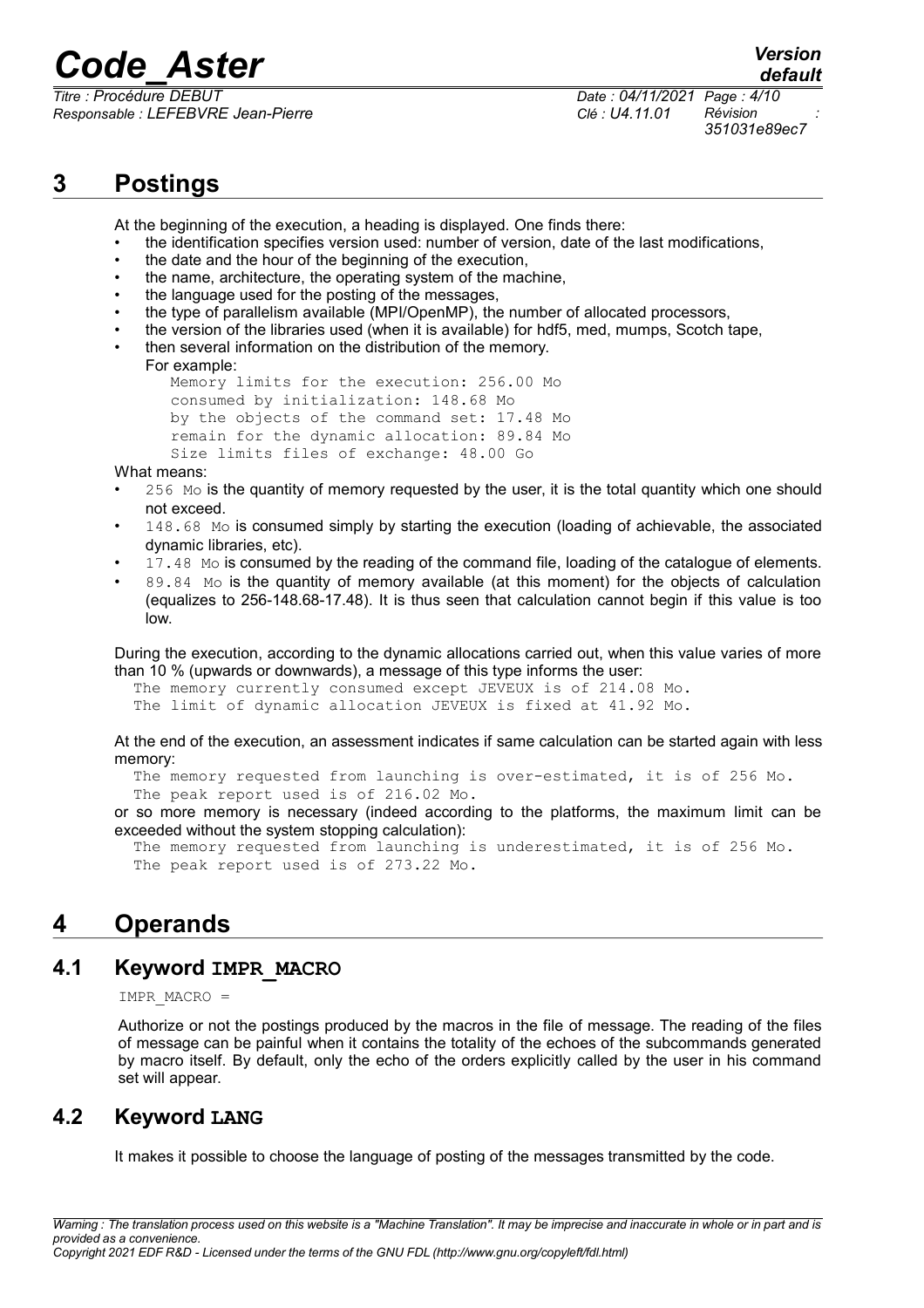*Responsable : LEFEBVRE Jean-Pierre Clé : U4.11.01 Révision :*

If the keyword is not indicated, they are the variables of environment which determines the language of the messages (reference: [http://www.gnu.org/software/gettext/manual/gettext.html#Users\)](http://www.gnu.org/software/gettext/manual/gettext.html#Users). One can for example define in the file  $\sim$ /.bashrc : LANG=fr FR.UTF-8 export.

The encoding  $(\text{UTF}-8 \text{ or } \text{ISO}-8859-1)$  allows to correctly display the accentuated characters. The keyword LANG a value in two letters waits, for example 'FR' (for French) or 'IN' (for English). When a language is selected (that it is by the environment or LANG), still it is necessary that the file of the translated messages (file .mo) that is to say available. This file is expected under this name:

\$ASTER\_ROOT/share/locale/'Lang '/LC\_MESSAGES/aster\_ 'version '.mo where \$ASTER\_ROOT is the principal repertoire of *Code\_Aster* (e.g.: /aster or /opt/aster), Lang is the name in small letters of the language (e.g. in,  $Fr$ ,  $\circ f$ ...) and version is the name of the version of *Code\_Aster* used (e.g. stable, testing, unstable). If the file of translation cannot be read, it is French who is used.

#### **Notice**

*Even if the file of translation exists, when a message was not translated, there is displayed in French (language used of the messages in the source code).*

## **4.3 Keyword BASE**

<span id="page-4-1"></span> $BASE =$ 

TOTAL

The functionality of this keyword is to redefine the values of the parameters of the files of direct access associated with the "databases" if one does not wish to use those fixed by default.

Values by default of the parameters associated with the databases.

| 62914 |       |
|-------|-------|
| 100   | Kmots |
| 2000  |       |
|       |       |
| 62914 |       |
| 100   | Kmots |
| 2000  |       |
|       |       |

The word is worth 8 bytes out of platform 64 bits, 4 bytes out of platform 32 bits.

Under Linux 64, with the values by default, procedure BEGINNING a file of direct access of at the maximum will allocate 62914 recordings of 100 Kmots (it K is worth 1024) for the base 'TOTAL'.

#### **Note:**

*The real size of the file is dynamic; it depends on the volume of information to store indeed. Cette size is limited by the conditions of operating and a parameter preset among the values characterizing the platform. On the platform of Linux reference 64 bits, the size initial at 48 Go is fixed. This value is used to dimension 2 objects used by the manager of memory, it will be modified automatically in the course of execution if need be. It is possible of modifier this value while passing an argument on the command line of achievable behind the keyword " max\_base size" where size is an actual value measured out of Mo.*

*For the Total base, which can be saved and re-used in data of a calculation, maximum size initial in "CONTINUATION" is preserved such as it is if the parameter "- max\_base" is not used, but perhaps redefined with the need for this manner.*

#### **4.3.1 Operand FILE**

<span id="page-4-0"></span> $FILE =$ 

*Warning : The translation process used on this website is a "Machine Translation". It may be imprecise and inaccurate in whole or in part and is provided as a convenience.*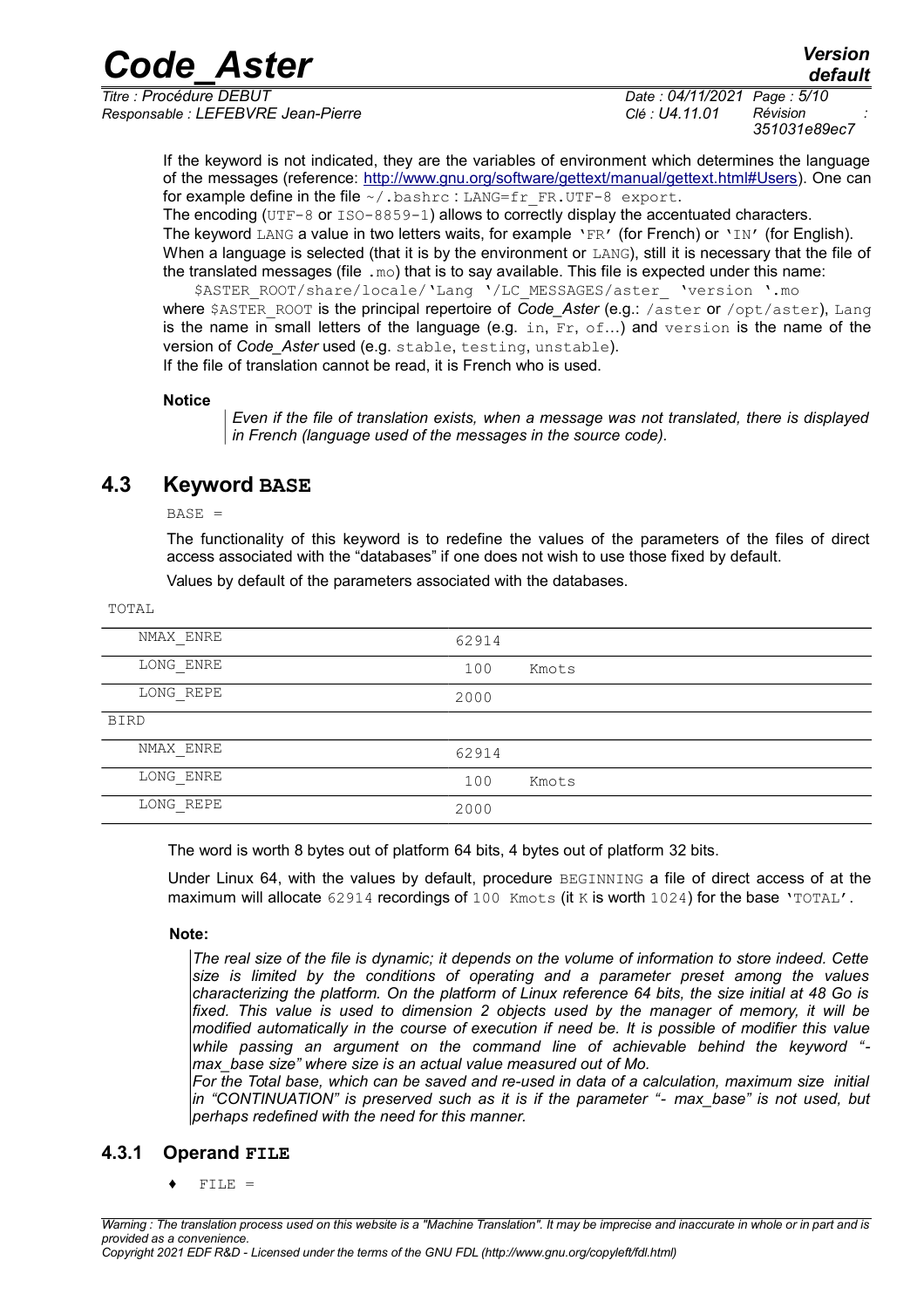*Responsable : LEFEBVRE Jean-Pierre Clé : U4.11.01 Révision :*

<span id="page-5-4"></span>Reference symbol of the base considered.

#### **4.3.2 Operands LONG\_ENRE/NMAX\_ENRE/LONG\_REPE**

Definition of the parameters of the database (files of direct access).

/ | LONG\_ENRE = lenr

lenr is the length of the recordings in Kmots of the files of direct accesses used.

#### **Note:**

*The manager of memory JEVEUX uses this parameter to determine two types of objects: the large objects which will be cut out in as many recordings as necessary, and the small objects which will be accumulated in a plug of the size of a recording before being discharged.*

| NMAX\_ENRE = nenr

nenr is the number of recordings by default, this value is given from LONG ENRE and of an operating parameter on the platform of reference Linux 64 fixed at 48 Go (51 539 607 552 bytes) for the maximum size of the file associated with a database, if this value were not modified by the use of the keyword – max\_base on the command line of the achievable one.

#### **Note:**

*Two operands LONG\_ENRE and NMAX\_ENRE must be used with precaution, a bad use which can lead to the stop brutal of the program by saturation of the files of direct access. Coherence enters maximum size of the file and the value resulting from the product of the two parameters LONG\_ENRE and NMAX \_ENRE is checked at the beginning of execution.*

 $LONG$  REPE =  $lrep$ 

 $l$ <sub>rep</sub> is the initial length of the repertoire (maximum number of addressable objects by JEVEUX), it is managed dynamically by the manager of memory which extends the size of the repertoire and all the associated system objects as needs.

#### **Note:**

<span id="page-5-3"></span>*The choice by the user to modify these various parameters determines in a final way certain characteristics of the base TOTAL who cannot be modified any more in CONTINUATION .*

#### **4.4 Keyword CODE**

 $CONF =$ 

This keyword is intended only for the command files of the tests of nonregression managed with the source code.

The presence of this keyword positions the mode of deboggage automatically  $DEBUG$  (JXVERI=' OUI',) who implements checks on objects JEVEUX, which can bring a overcost to the execution. The behavior in the event of error can be modified.

#### **4.4.1 Operand NIV\_PUB\_WEB**

<span id="page-5-2"></span>NIV PUB WEB =  $'INTRANET'$ 

Level gauge of publication. Meaning that the test is only diffusable on the internal network.

NIV PUB WEB = 'INTERNET'

<span id="page-5-1"></span>Indicate that the test is diffusable such as it is on the external network.

### **4.5 Keyword ERROR**

<span id="page-5-0"></span>Allows to modify the behavior of the code in the event of <F> error.

#### **4.5.1 Operand ERREUR\_F**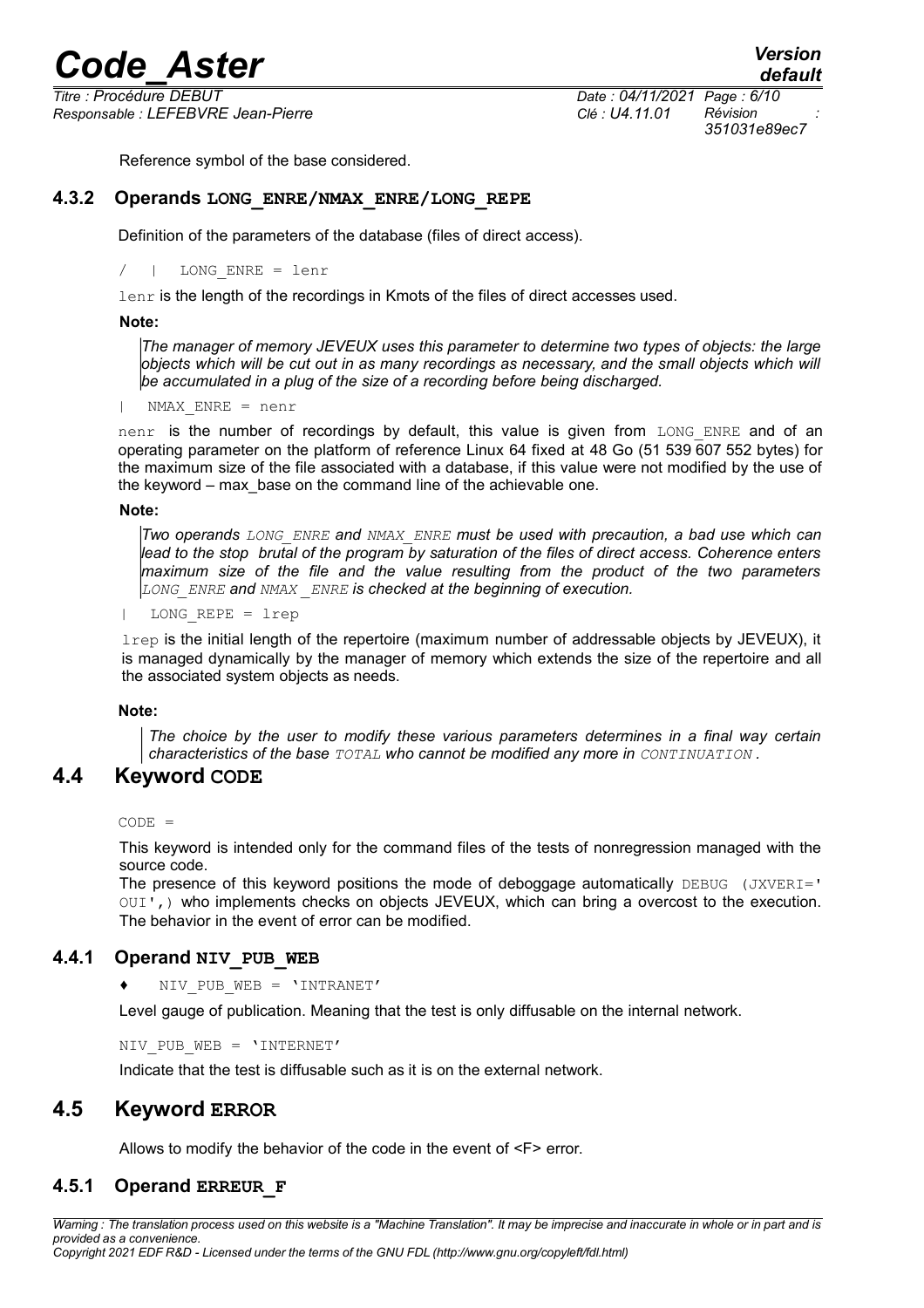*Responsable : LEFEBVRE Jean-Pierre Clé : U4.11.01 Révision :*

*Titre : Procédure DEBUT Date : 04/11/2021 Page : 7/10 351031e89ec7*

*default*

In the event of error, the code stops the normal execution of the command set.

By default, an exception is then raised (for the detailed definition of an exception Python, one will refer to the documentation of Python or that of the supervisor, *cf.* [U1.03.01]). In this case, the code carries out the order END (*cf.* [U4.11.02]) which closes the base then in order to allow the possible continuation of calculation. It will be noticed that, although the initial error is known as "fatal" ( $\langle$ F>), the diagnosis is  $<$ S> ERROR since the exception "is recovered" by END. This base will be then recopied by the manager of studies. This is the behavior when ERREUR F=' EXCEPTION'.

If ERREUR  $F=$ ' ABORT', that means that one explicitly asks the code definitively to stop the execution of the command set in the event of fatal error  $(**F**)$ . The order END is not carried out, the base is thus not closed correctly, it is not recopied and no resumption of calculation is possible.

#### **Remarks**

*For the execution of the CAS-tests by the developers, the stop by ABORT is automatic and by default. This is activated by the presence of the keyword factor CODE (except if ERREUR\_F specify another thing).*

*In the event of lack of time CPU, of memory, for all errors of the type <S> and the exceptions, the behavior that is described when ERREUR\_F=' EXCEPTION' .*

### **4.6 Keyword IGNORE\_ALARM**

<span id="page-6-5"></span>IGNORE\_ALARM =

Allows the user to remove the posting of certain alarms (of which he knows the origin) in order to more easily identify other alarms which could to appear.

During the execution of the order END, one systematically displays a summary table of the alarms emitted during the execution (and the number of occurrences). The alarms ignored by the user are preceded by '\*' them to distinguish (and they appear even if they were not emitted).

Alarms are indicated starting from the nomenclature appearing between the characters < and >, for example: IGNORE\_ALARME =  $('MED_2', 'SUBERVIS_40', ...).$ 

#### **4.7 Keyword DEBUG**

<span id="page-6-4"></span> $DEBUG =$ 

Option of déboggage (reserved for the developers and the maintenance of the code).

#### **4.7.1 Operand JXVERI**

<span id="page-6-3"></span>JXVERI =

Allows to control the integrity of the segments of the memory between two executions of consecutive orders. By default the execution is carried out without "DEBUG". This option is systematically activated in the presence of the keyword CODE.

#### **4.7.2 Operand ENVIMA**

<span id="page-6-2"></span>ENVIMA = 'TEST'

Allows to print in the file RESULT values of the parameters preset in the software package ENVIMA characterizing the machine [D6.01.01].

#### **4.7.3 Operand JEVEUX**

<span id="page-6-1"></span>◊JEVEUX =

<span id="page-6-0"></span>Allows to activate the operating process in debug of the manager of memory JEVEUX: unloadings on disc not differed and assignment from the segments values to an indefinite value [D6.02.01].

#### **4.7.4 Operand SDVERI**

*Warning : The translation process used on this website is a "Machine Translation". It may be imprecise and inaccurate in whole or in part and is provided as a convenience.*

*Copyright 2021 EDF R&D - Licensed under the terms of the GNU FDL (http://www.gnu.org/copyleft/fdl.html)*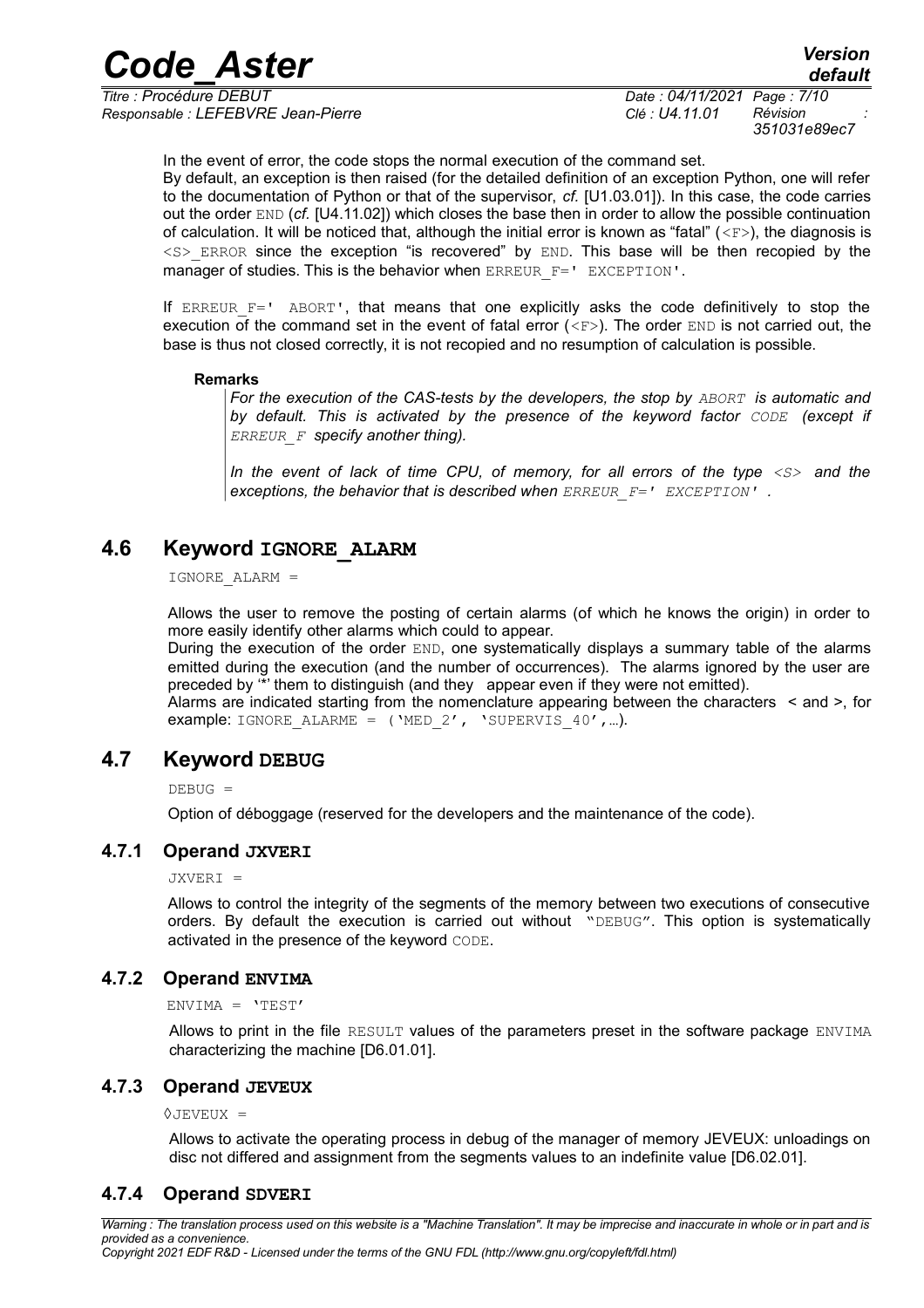*Titre : Procédure DEBUT Date : 04/11/2021 Page : 8/10 Responsable : LEFEBVRE Jean-Pierre Clé : U4.11.01 Révision :*

*351031e89ec7*

 $SDVERI = 'NOT'$ 

The use of this keyword is bound for the developers. Attention, this functionality little to cause a considerable overcost during the execution.

This keyword starts the checking of the structures of data produced by the operators. It is used within the framework of the procedures of development of the code in the tests of nonregression. If the keyword CODE is present, this keyword takes the value by default 'YES'.

#### **4.8 Keyword MESURE\_TEMPS**

<span id="page-7-3"></span>The keyword MESURE TEMPS allows to choose the level of detail of the impressions of times CPU which will be displayed in the file of messages by the orders carrying out of elementary calculations, of the resolutions of systems linear, the unloading of objects on disc or communications MPI.

#### **4.8.1 Operand NIVE\_DETAIL**

<span id="page-7-2"></span>By default, at the end of each order, one will print a line of the type:

```
#1.Resolution.des.systemes.lineaires CPU. (USER+SYST/SYST/ELAPS): 7.52 0.79 11.22
                               CPU. (USER+SYST/SYST/ELAPS): 15.07 0.70 15.77
```

|  | NIVE DETAIL | 0 no impressioN. |
|--|-------------|------------------|
|  |             |                  |

 $=$  1 by default impressions.

2 more detailed impressions:

| #1. Resolution.des. systemes. lineaires      | CPU (USER+SYST/SYST/ELAPS): 7.72 0.82 8.72                                                  |
|----------------------------------------------|---------------------------------------------------------------------------------------------|
|                                              | #1.1.Numerotation, .connectivity .de.la.ma trice CPU (USER+SYST/SYST/ELAPS): 0.21 0.02 0.31 |
| #1.2. Factorisation.symbolic                 | CPU (USER+SYST/SYST/ELAPS): 0.58 0.05 1.28                                                  |
| #1.3. Factorisation.numeric. (ou.precond.)   | CPU (USER+SYST/SYST/ELAPS): 6.78 0.73 7.71                                                  |
| #1.4. Resolution                             | CPU (USER+SYST/SYST/ELAPS): 0.15 0.02 0.35                                                  |
| # 2. Calculs. elementaires. et. as semblages | CPU (USER+SYST/SYST/ELAPS): 28.87 0.64 29.47                                                |
| #2.1. Routine. calcul                        | CPU (USER+SYST/SYST/ELAPS): 26.61 0.56 26.61                                                |
| #2.1.1. Routines. te00ij                     | CPU (USER+SYST/SYST/ELAPS): 24.58 0.07 25.78                                                |
| #2.2.Assemblages                             | CPU (USER+SYST/SYST/ELAPS): 2.26 0.08 3.36                                                  |
| #2.2.1.Assemblage.matrices                   | CPU (USER+SYST/SYST/ELAPS): 2.02 0.06 3.12                                                  |
| #2.2.2.Assemblage.seconds.membres            | CPU (USER+SYST/SYST/ELAPS): 0.24 0.02<br>0.37                                               |
|                                              |                                                                                             |

 $=$  3 more detailed impressions and incremental impression for each step time.

During parallel calculations (MPI), the time spent in the communications is also displayed:

<span id="page-7-1"></span>#4 Communications MPI CPU (USER+SYST/SYST/ELAPS) : 12.67 0.50 12.68

#### **4.8.2 Operand AVERAGE**

◊ AVERAGE = 'NOT' pas d' posting of the statistics = 'YES' posting of the statistics

The keyword AVERAGE allows to exclusively control the posting of additional statistics for parallel calculations. It is the average of measurements on all the processors as well as the standard deviation of these measurements.

Each displayed time is then supplemented as follows:

| #1 Résolution.des.systèmes.linéaires | CPU (USER+SYST/SYST/ELAPS): 0.29 0.00 0.35 |  |
|--------------------------------------|--------------------------------------------|--|
| (averagediff. .procs)                | CPU (USER+SYST/SYST/ELAPS): 0.30 0.00 0.47 |  |
| (variation-type.diff. .procs)        | CPU (USER+SYST/SYST/ELAPS): 0.01 0.00 0.05 |  |

## <span id="page-7-0"></span>**4.9 Keyword MEMORY**

*Warning : The translation process used on this website is a "Machine Translation". It may be imprecise and inaccurate in whole or in part and is provided as a convenience.*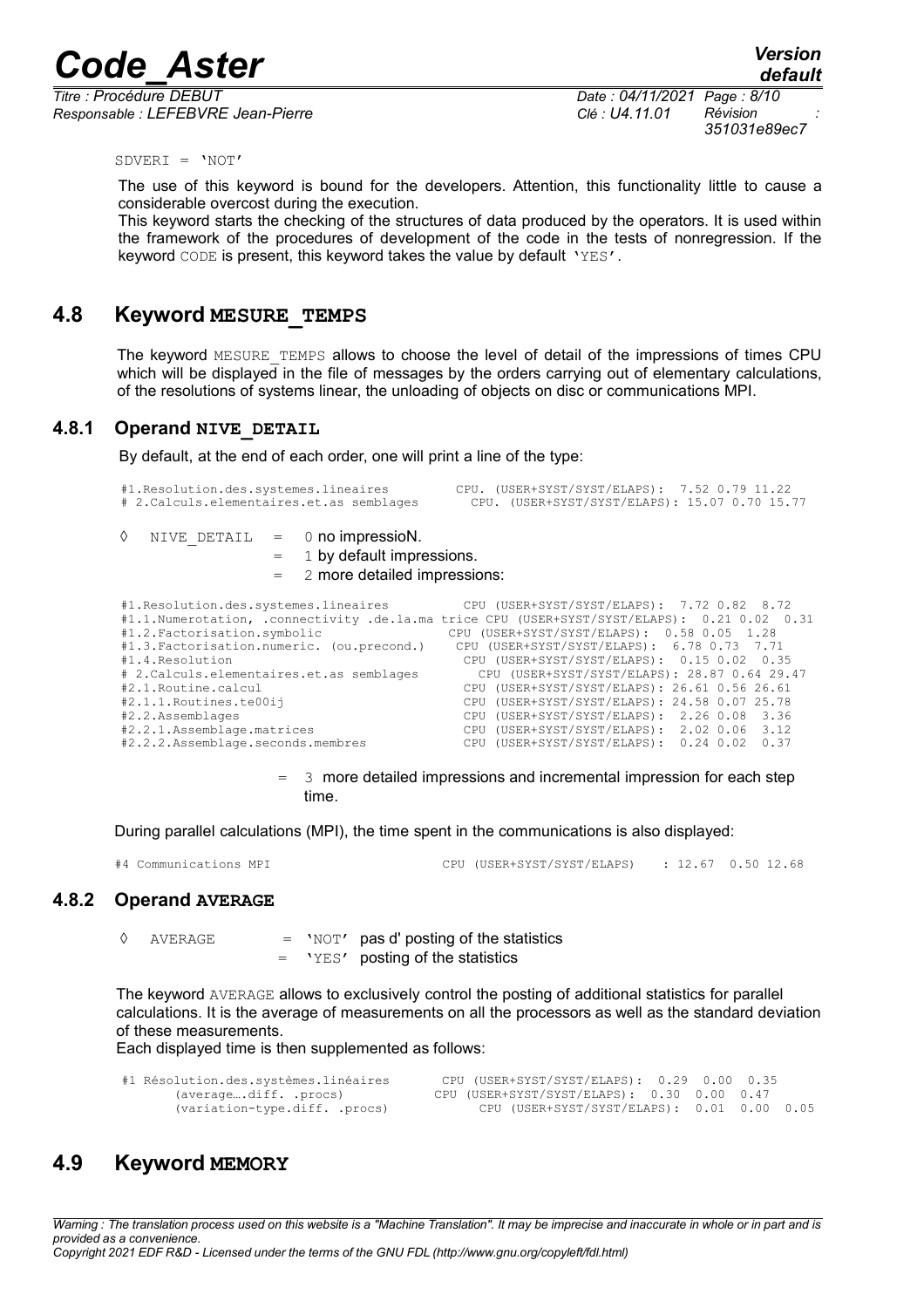The allowance of the various structures of data is a dynamic allocation, the user indicates the limits of resource during launching of achievable in the interface of access.

#### **4.9.1 Operand TAILLE\_GROUP\_ELEM**

<span id="page-8-6"></span>TAILLE GROUP ELEM = tgrel [defect: 1000]

This parameter gives the maximum number of finite elements of the same type which will be gathered in a group of elements.

This parameter influences the performances memory and CPU of elementary calculations and the assemblies.

When one increases tgrel, one must in general save time CPU. On the other hand, objects JEVEUX are larger, which can require more memory.

#### **4.9.2 Operand TAILLE\_BLOC**

<span id="page-8-5"></span>TAILLE\_BLOC = tbloc [defect: 800.]

This parameter gives the size of the blocks of the factorized matrices for solvor LDLT. This size is given in kiloR8 (1 kiloR8 = 1024 realities). This parameter influences the number of operations of input/output and thus over the time of assembly and resolution. By default this value is fixed at 800 kiloR8, that is to say 8 recordings by default on the file of direct access associated with base JEVEUX.

#### **4.10 Keyword CATALOGUE**

<span id="page-8-4"></span>This keyword is reserved for the developers, it is used at the time of the operation of compilation of the catalogues of elements to obtain the file in the form of base JEVEUX.

#### **4.10.1 Operand FILE**

<span id="page-8-3"></span> $\triangle$  FILE = nfic

<span id="page-8-2"></span>Can take only the value ' CATAELEM'

#### **4.10.2 Operand UNIT**

◊ UNIT = unit

Logical number of unit associated with the catalogues of elements. In the procedures of construction of the catalogue of elements one uses like value 4. The file fort.4 is obtained starting from the contents of the repertoire of sources **catalo** using a procedure python.

#### **4.11 Keyword RESERVE\_CPU**

<span id="page-8-1"></span>Allows to reserve a share of the time CPU allotted to the job to properly finish the execution in the event of stop by lack of time CPU detected by an order Aster. This mechanism is useful only in the case of an execution batch of *Code\_Aster*. The value of this reserve can be indicated in absolute value or in the form of a percentage of total time CPU. This value is limited by the value of the keyword LIMIT.

When the keyword CODE is present, i.e. for the whole of the tests of nonregression, one imposes systematically a reserve of time 10 second old CPU if the keyword RESERVE CPU is absent.

<span id="page-8-0"></span>After the execution of *Code\_Aster,* it perhaps necessary to carry out operations of compression before transfer of the files of results or the Total base which are sometimes very expensive.

#### **4.11.1 Operand VALE**

*Copyright 2021 EDF R&D - Licensed under the terms of the GNU FDL (http://www.gnu.org/copyleft/fdl.html)*